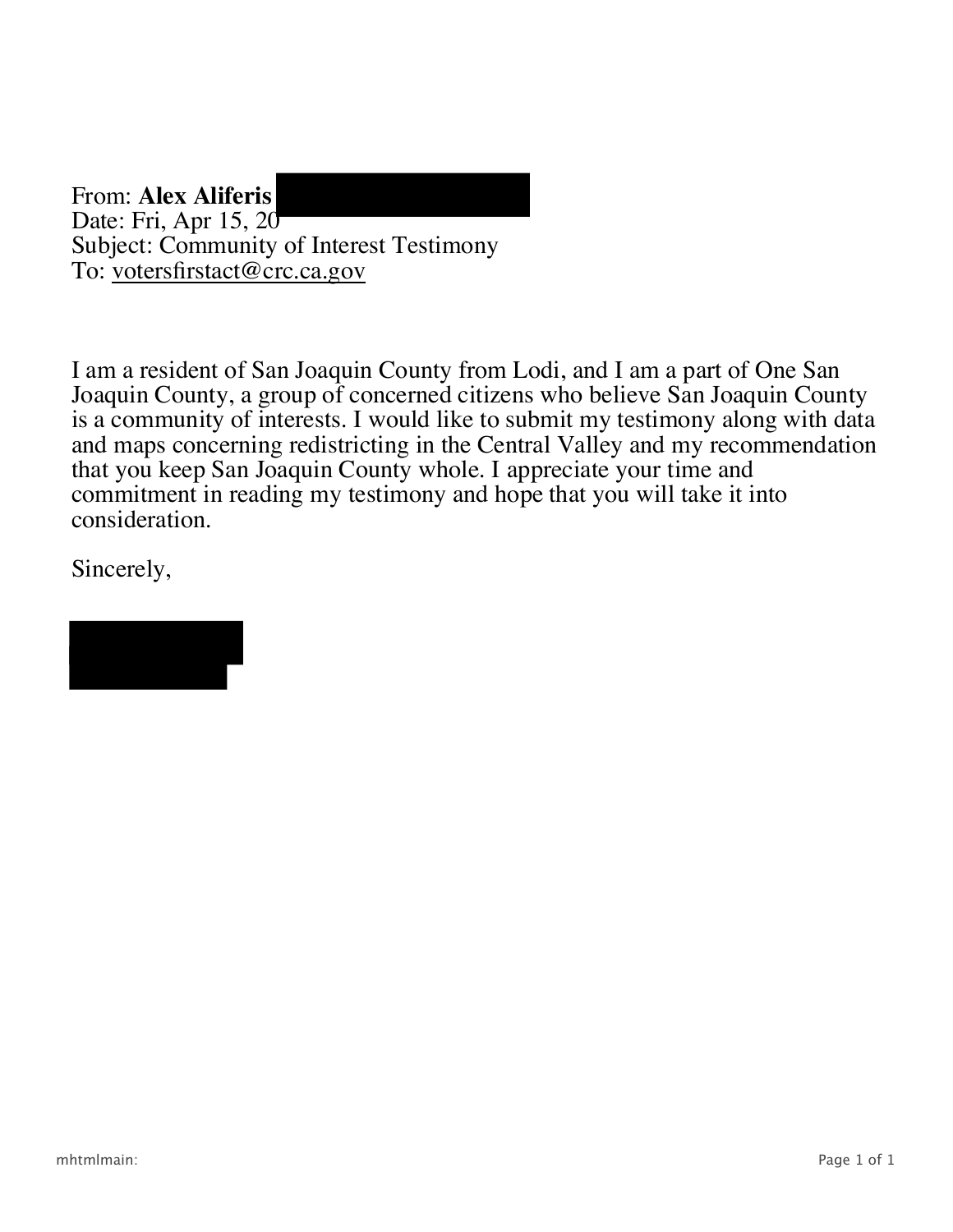April 15, 2011

Citizens Redistricting Commission 1130 K Street, Suite 101 Sacramento, CA 95814 votersfirstact@crc.ca.gov

Dear Commissioners,

My name is Alex Aliferis and I have been a resident of San Joaquin County for over a year. Yet, I attended elementary and high school before leaving for college and work. My family lives in the county. I belong to the Greek Orthodox community that is centered in Stockton,CA. I would like to submit testimony and urge you to protect my community in redistricting.

With almost 700,000 residents, the county should be the basis for 1 State Senate seat, 1 Congressional district and 2 Assembly districts. The Commission needs to preserve the community of interest such as San Joaquin County. The Commission needs to keep San Joaquin County whole. Our community is unique and It does not resemble communities to the west which is part of the East Bay, or to the north, which has the city of Sacramento, or to the south, in Southern California, which has many different interests.

As a member of the Greek Orthodox Community, our community is confined within San Joaquin County. Our community centers around St. Basil Greek Orthodox Church in Stockton, CA. Members of the church live in Tracy, Manteca, Lodi, Stockton, and surrounding farms. Many own farm land that grow various crops. Our community does not include people living in Dublin or Pleasanton. We need elected officials that directly represent the residents of San Joaquin County.

I recommend that you keep San Joaquin County and its 700,000 residents whole and have 2 Assembly and 1 State Senate and Congressional member based in our community. Our economy depends on having representatives based here that will fight for us. Thank you for your consideration and please see the attached maps for more information about our community.

Sincerely,

Alex&Aliferis

Resident of San Joaquin County, City of Lodi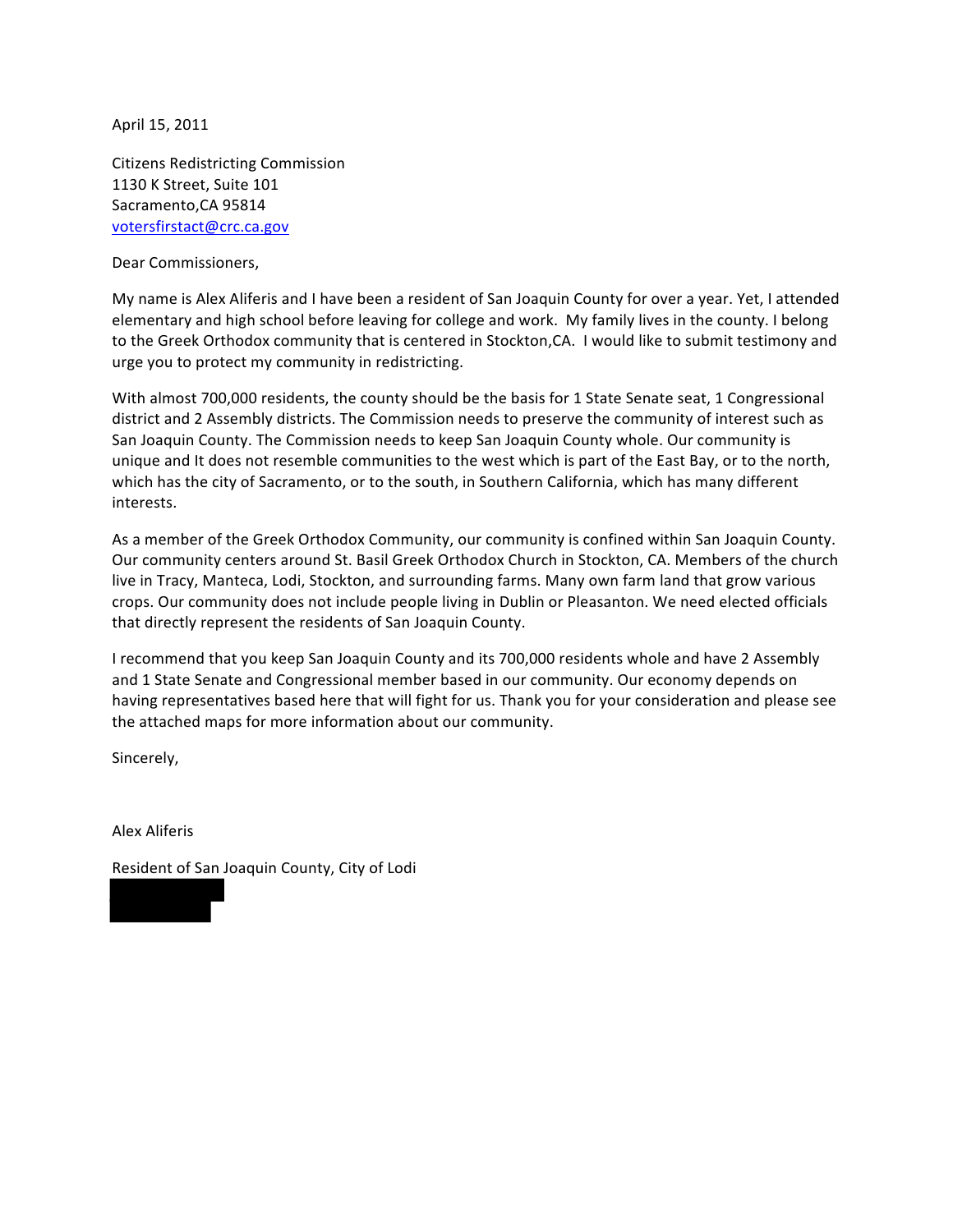## **San Joaquin County**



| 685306    | Population             |
|-----------|------------------------|
| $-17,599$ | Deviation              |
| $-3%$     | % Deviation            |
| 51,744    | Black                  |
| 8%        | % Black                |
| 98.472    | Asian                  |
| 14%       | % Asian                |
| 266,341   | <b>Hispanic Origin</b> |
| 39%       | % Hispanic Origin      |
| 46.229    | <b>LAT CVAP EST</b>    |
| 23%       | % LAT CVAP EST         |